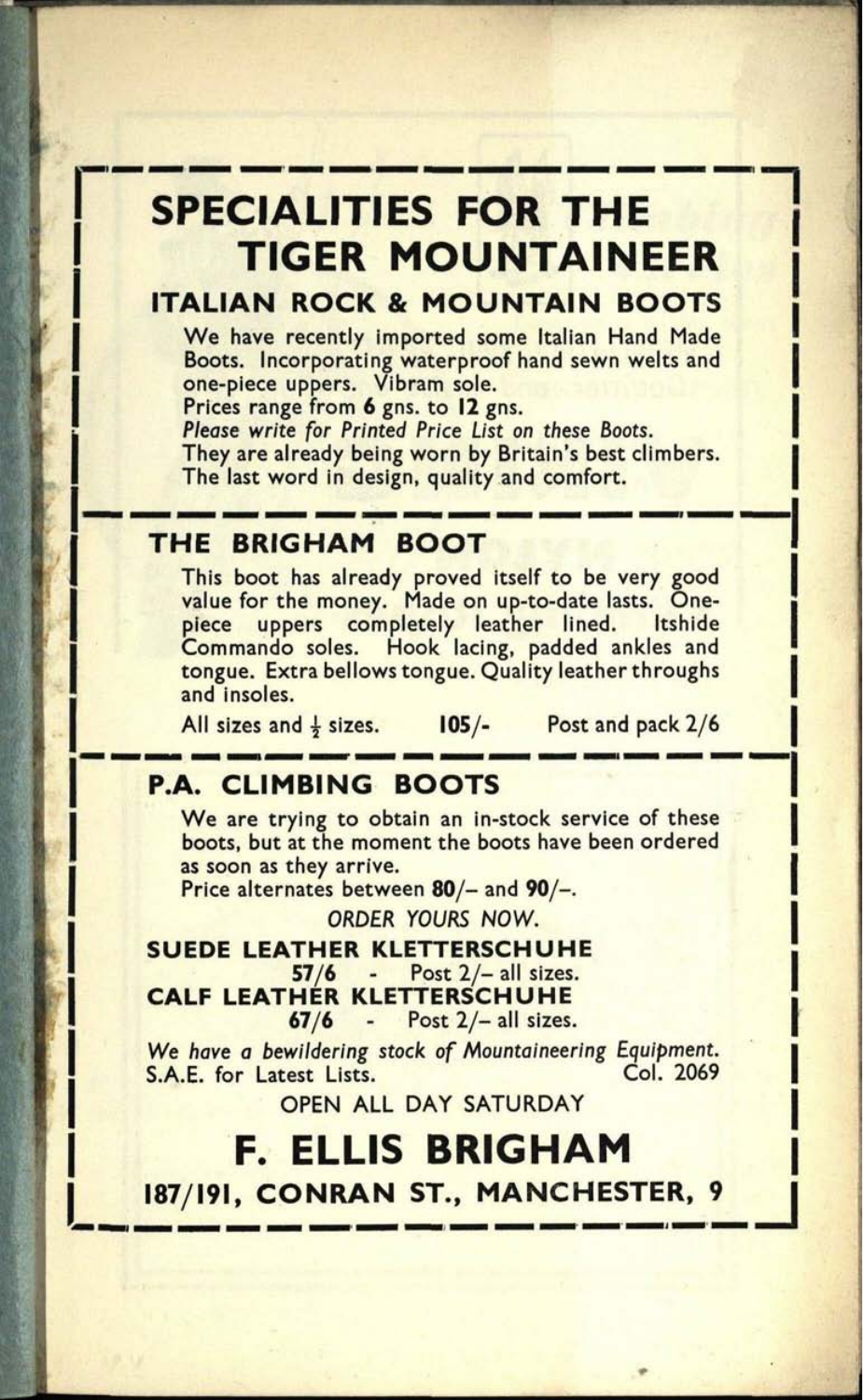

*Order from your* Sports *Outfitter and insist on*



# **NYLON Climbing Ropes** \